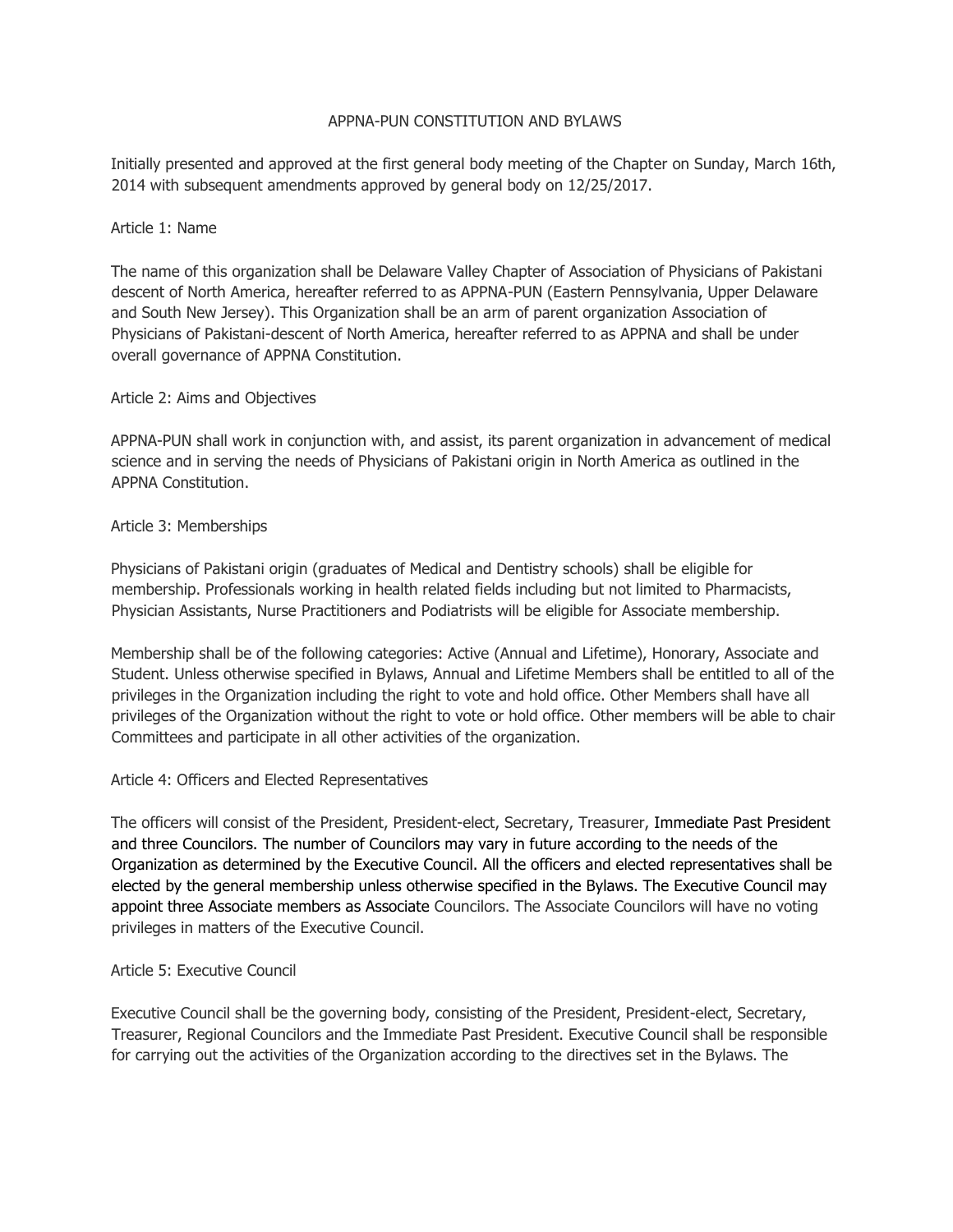Council shall control the financial affairs of the Organization and shall take no action contrary to the aims and objectives and overall directive of the parent organization APPNA.

### Article 6: Address

Address of the Organization will change from time to time and will be determined by the president in consultation with the Executive Council until such time that a principal office is secured.

## Article 7: Amendments

The Constitution may be considered for amendment(s) if an amendment is initiated by ten active members in writing, or by motion of the Executive Council approved by its simple majority at a meeting. Such an amendment will be adopted if approved by 2/3 majority of active members of the Organization by an open vote during a general body meeting or electronic or mail ballot vote.

## Article 8: Bylaws

The Organization shall adopt bylaws in harmony with its constitution and the constitution of its parent organization APPNA, to carry out its affairs. Roberts's rules of order shall apply for conduct of its meetings. Bylaws may not restrict or alter any provision of this Constitution.

## Article 9: Organization and Internal Structure

General Body: shall consist of duly registered active members according to the provisions provided herein. This body will have the supreme authority over the conduct of all affairs of the Organization, and may approve, reject or amend any action taken by an officer, committee or the Executive Council.

Executive Council: shall be the legislative and administrative body consisting of the elected officers and the regional representatives. The Council shall act for the Organization as a whole between sessions of the General Body. The President, in consultation with the Executive Council, shall appoint the committees, set date and venue of the meetings, keep membership list and undertake other activities necessary for day to day running of the Organization.

Board of Trustees: shall act as overseers of the Organization. It shall consist of Active Members elected as prescribed in the Bylaws.

Conflict of Interest: A spouse or a first degree relative of an Executive Council member or Board of Trustees member shall not serve in either of the two bodies. In conflict of interest situations where there is a potential financial or personal gain, the conflict should and must be laid out on the table and all relationships, connections and possibilities for potential benefit should be disclosed.

# Chapter 1: Membership

1.1.Active: A Physician must hold an active permanent license to practice in North America to be eligible for active or lifetime membership of APPNA-PUN. Physicians in training may become active members, and thus be able to vote, if they hold license (temporary or permanent) to practice medicine, or can provide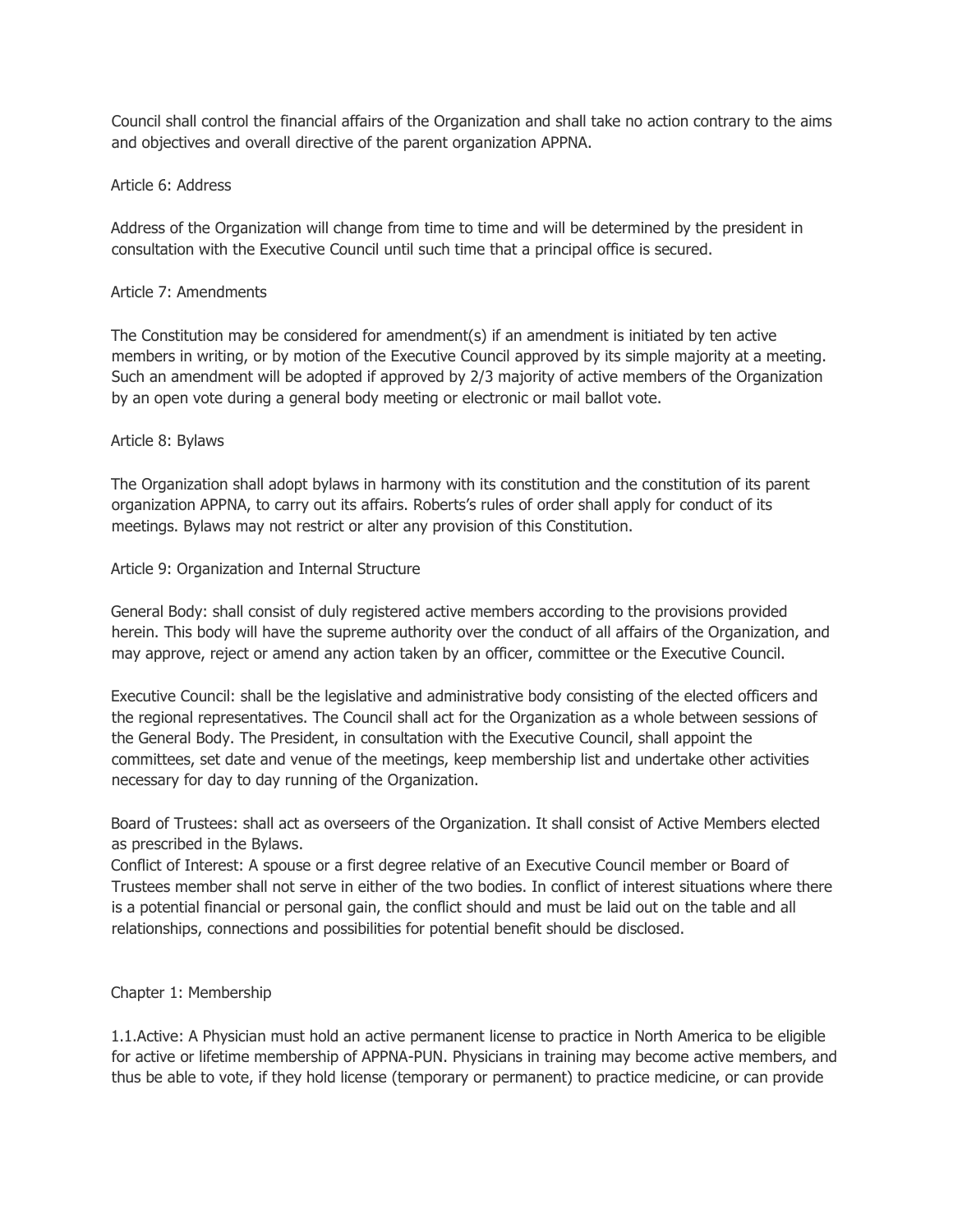written proof of being in an approved training program. Such members shall have all the privileges of active membership except the right to hold office. Dues may be waived, by the Executive Council, due to documented financial hardship for some members without jeopardizing their active member status.

1.2.Honorary: The honorary member status can be given to any person (including non-physicians) who has attained distinction in medicine or allied sciences, or who has provided other service of unusual value to the organization or humanity.

1.3.Associate: The Organization may elect to associate membership, health field professionals or persons in related sciences who may be deemed valuable to the Organization. Such members may work on the committees or task forces of the Organization and participate in all its activities but will have no right to hold office or vote. Associate members may be appointed as "associate councilors", but with no voting privileges in matters of the Executive Council. The dues for associate members shall be 50% of the annual dues.

## Chapter 2: Dues and Assessments

2.1. The annual dues will be determined by the Executive Council The term of annual dues will be the calendar year. Special assessments may be approved by General Body from time to time according to the needs of the Organization.

2.2. Only those members of General Body who have paid their dues and special assessments (if any), at least 120 days prior to the election date will be considered Active, and be eligible to vote and hold office.

### Chapter 3: General Body Meetings

3.1. At least one General Body Meeting will be held every year. The President will preside over these meetings. Additional meetings can be held as needed and decided upon by the Executive Council. Written notice of the Annual General Body Meeting will be given to membership at 30 days in advance.

3.2. The quorum for the General Body Meeting will be the members present, provided at least 10% of the voting members are present in the meeting except in cases of a resolution to reject an action of the Executive Council when the presence of at least 50% of the voting membership will constitute the required quorum. A simple majority of those present will be required to adopt a resolution except when a referendum is being conducted or an action of the Executive Council is overturned, in which case a 2/3 majority vote of those present and voting will be required for a resolution to pass.

3.3. The Executive Council will set a date and place for the General Body Meeting and make necessary arrangements.

### Chapter 4: Election of Officers

4.1. Nominations and Election Committee (NEC): This committee shall be formed by the President. It will consist of at least three members, including a chair.

4.2 Nominations: NEC shall help nominate the candidates as well as seek nominations from general body. Process of nominations and elections will start every year well in advance (no less than 6 weeks) of the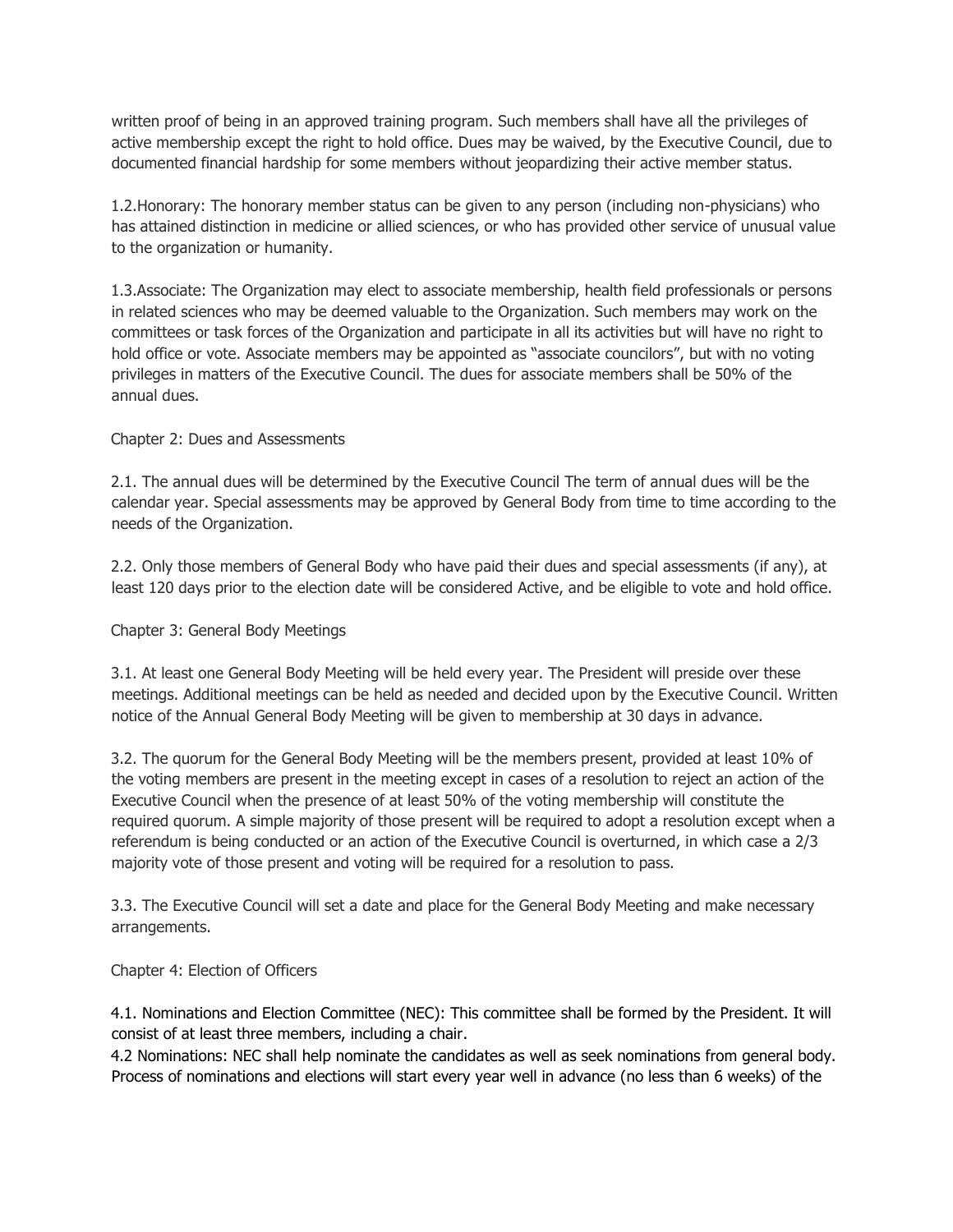Fall Executive Council Meeting. Nominations by the general body can be made by paper mail or email to the NEC from at least five Active Members. All candidates must be Active Members of the Organization for at least 2 years prior to election.

4.3. Elections: All Active Members have the right to vote. The NEC shall oversee the election process and declare the winning candidates at the general body meeting. Officers shall take office at the beginning of a calendar year (January 1), following the elections.

4.4. Terms of Office: Term of President and, President-elect, Secretary, Treasurer and Councilors and associate councilors shall each be one year. Officers shall be eligible to run for the same office for one additional term. Each term shall be one calendar year starting January  $1<sup>st</sup>$  and ends December 31<sup>st</sup>.

## Chapter 5: Vacancies

5.1. An office will be declared vacant by the Executive Council if the officer resigns, leaves North American for a period of more than four months or is otherwise disabled to carry out the duties of his/her office for health or other reasons. If an officer does not attend 50% of meetings in first six months of their tenure, the executive council may replace the officer for the rest of the term.

5.2. Should the office of President become vacant, President-elect shall succeed to the presidency for the remaining term. Vacancy of the President-elect, Immediate Past President and Trustee will not be filled until the next general elections.

5.3. Vacant office of Secretary or Treasurer shall be filled by the Executive Council by electing replacements from amongst themselves, in which case one officer shall be eligible to hold more than one portfolio.

5.4. When a post of Councilor is vacant, the Executive Council, by majority vote, will appoint a member to complete the term.

Chapter 6: Duties of Officers

6.1. President: The President shall be the general executive officer of the Association. The duties of the President shall include the following:

- a. To preside at all general meetings of the Organization and Executive Council.
- b. To serve as chairman of the Executive Council and official spokesman of the Organization.
- c. To appoint all committees in consultation with the Executive Council.
- d. To serve as an ex-officio member of all committees of the Organization.
- e. To perform such other duties that may be required of him/her by the Executive Council or the General Body.
- 6.2. President-elect: The duties of the President-elect shall include the following:
- a. To assume the office of the President at the end of the term of current President.
- b. To act for the President in his absence, disability or resignation.
- c. To serve as a member of the Executive Council.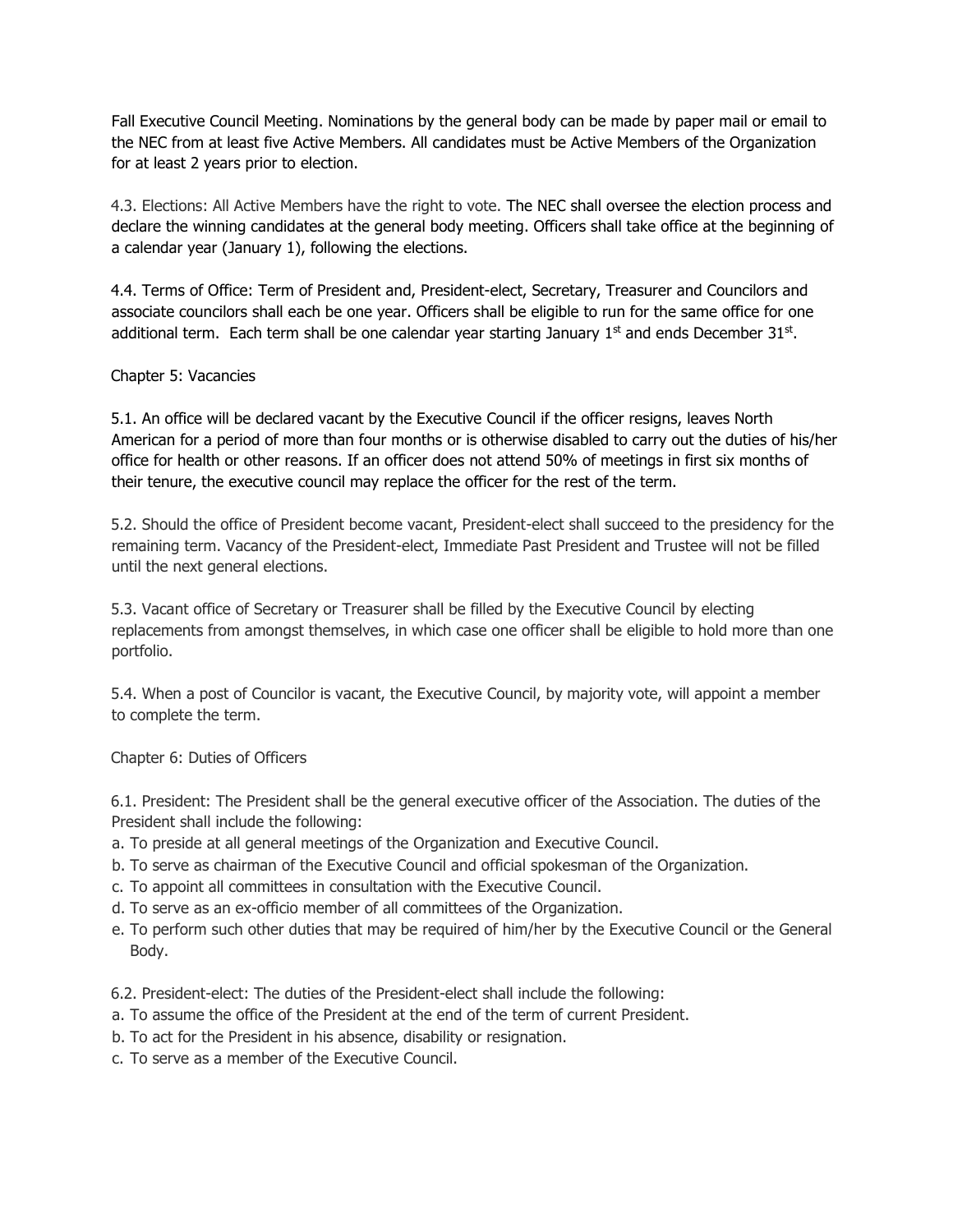- d. To perform such other duties that may be required of him/her by the President, Executive Council or General Body.
- 6.3. Secretary: The duties of the Secretary shall include the following:
- a. To serve as a recording officer of the Executive Council and General Body.
- b. To supervise and maintain preparation of and a permanent record of all the official minutes of the meetings.
- c. To be the official custodian of all securities, and property deeds and titles owned by the Organization.
- d. To serve as a member of the Executive Council.
- e. To supervise and maintain an up-to-date record/data of the members of APPNA-PUN.
- f. To send out all official notices of meetings, committee appointments, special committee assignments and elections to office.
- g. To perform such other duties that may be required of him/her by the President, Executive Council or General Body.

6.4. Treasurer: The Treasurer shall be the custodian of all funds of the Association. He/she shall be accountable, through the Council, to the Association. The duties of the Treasurer shall include the following:

- a. To conduct all financial affairs of the Association.
- b. To select a bank or trust company to act as custodian and transfer all money and securities subject to approval of the Executive Council.
- c. To collect all annual membership dues, assessments, donations, and such money that may be due to the Association.
- d. To make available for audit all records and transactions of the Association.
- e. To present an annual report at the Annual General Meeting.
- f. To render a report to the Executive Council reviewing the Association funds.
- g. To perform such other duties that may be required of him/her by the President, Executive Council or General body.
- 6.5. Regional Councilors: The duties of Regional and Associate Councilors shall include the following:
- a. To serve as members of the Executive Council.
- b. To enlist new members and encourage active participation of members of their regions.
- c. To perform such other duties that may be required of them by the President, Executive Council and General Body.
- 6.5. Immediate Past President: The duties of the Immediate Past President shall include the following:
- a. To serve as member of the Executive Council.
- b. To perform such other duties that may be required of him/her by the President, Executive Council or General Body.

Chapter 7: Executive Council

7.1. Members: The Executive Council will be composed of members in the following order of hierarchy:

President, President-elect, Secretary, Treasurer, Immediate Past President and Regional Councilors. Associate Councilors will serve as non-voting members of the Executive Council.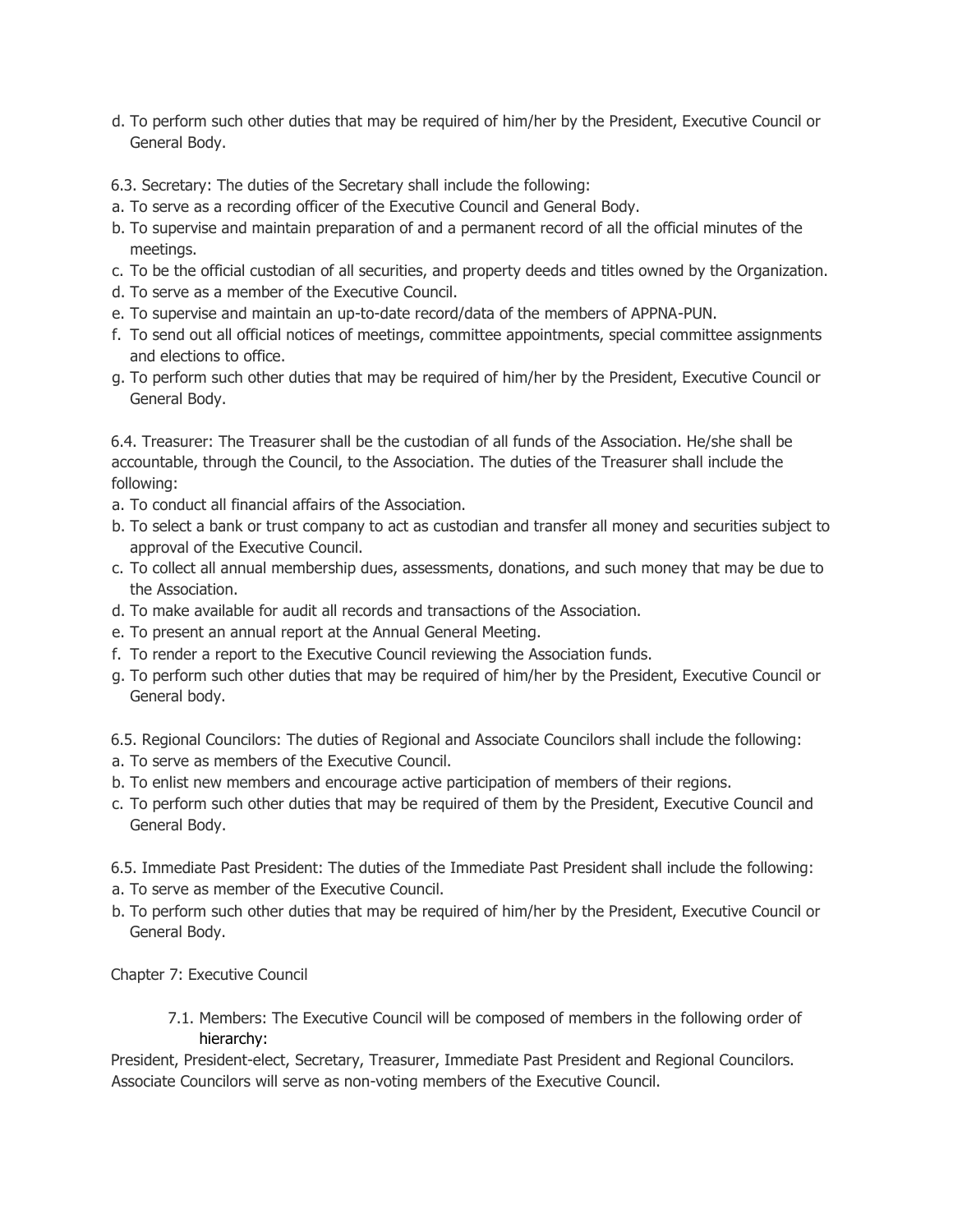- 7.2. Organization: The President of the Organization will serve as chairman of the Executive Council.
- 7.3. Meetings: The Executive Council shall hold at least three meetings annually. These meetings may be held in person or via teleconference. Special meetings of the Executive Council may be called at any time by the President or the written petition of four members of the Executive Council. Written notice of the Executive Council meetings must be given at least fifteen days prior to the meeting except in an emergency. A majority of the members of the Executive Council shall constitute a quorum at any regular or special meeting.
- 7.4. Duties: The duties of the Executive Council shall include the following:
- a. To perform all acts and transact all business for and on behalf of the Organization.
- b. To manage the funds and property of the Organization, and conduct the affairs, works and activities of the Association except as may be otherwise provided for in these Bylaws.
- c. To fix the date and place of the Annual and General Body meetings and make all appropriate arrangements.
- d. To supervise and oversee all the Organization's projects.
- e. To adopt measures in support of its members with regards to medical research and practice, and to uphold aims and objectives of the Organization.
- f. To perform such other duties that may be required by the General Body.

7.5. Resolutions: Each resolution introduced in the Council shall be introduced by a member of the Council. For a resolution to pass in the Executive Council, at least 50% of the Executive Council (including proxy votes) must vote in affirmative. Associate councilors may not introduce a resolution.

7.6. A current member of the Executive Council shall represent the organization in Central APPNA's council meetings and other meetings requiring such representation. In case where any Executive Council member is unable to attend such APPNA meetings, the President may designate an active chapter member to represent the organization.

Chapter 8: Board of Trustees

- 8.1. Composition: The Board shall be composed of five members. All Trustees must be Active Members, residing in North America. No Trustee shall concurrently hold an office in APPNA PUN but could chair any task force or committee of the Organization.
- 8.2. Terms of Office and Election: Term of Trustees shall be 5 years. No Trustee shall serve more than two consecutive terms. Initially, first five Trustees shall be elected by the Executive Council one each for one, two, three, four and five year terms. Each year, the Trustee whose term is expiring will be replaced or re-elected for second term, thereby starting staggered terms of Trustees providing for election of one Trustee every year.